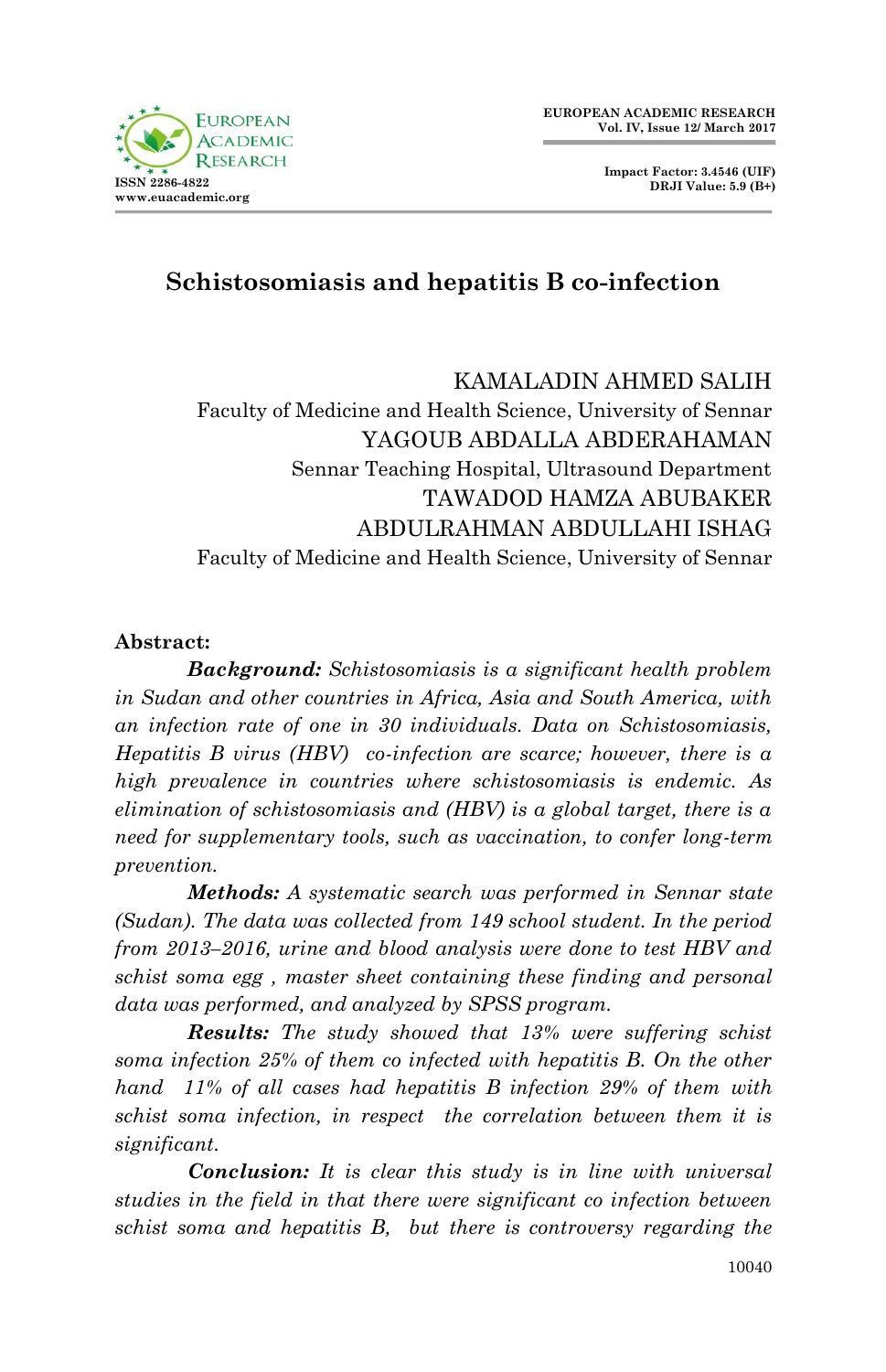*effects of HBV on schistosomiasis and vice versa. Vaccination might be a solution to the area of schistosomiasis.* 

**Key words**: Schistosomiasis, HBV, HCV, Hepatotropic, Vaccine, Adjuvant

## **INTRODUCTION**

Schistosomiasis is a parasitic infection that is second to malaria in prevalence and affects about 200 million people in over 70 countries with an infection rate of one in 30 individuals [1,2].

Schistosomiasis is a complex tropical disease caused by Schistosoma species, of which Schistosoma haematobium, S. mansoni, and S. japonicum are the most common [3]. The diverse clinical patterns of this infection depend on the interplay of numerous factors, such as nutritional status, and co-infections [4-5]. Often, disease progresses to an advanced stage, called hepatosplenic schistosomiasis (HSS), which is frequently seen in endemic areas and is characterized by portal hypertension that may lead to gastrointestinal bleeding [6,7].

Concurrent infection between hepatitis B virus (HBV) and schistosomiasis is often observed in countries where schistosomiasis is endemic and might cause chronic liver inflammation [8]. S. haematobium and HBV co-infection pathogenesis remains cotraversal. This review was conducted to address the gap of knowledge regarding the above mentioned co-infections Epidemiology of co-infection with schistosomiasis, HBV in countries where schistosomiasis is endemic such as Egypt, a high prevalence of HBV and S. mansoni co-infection has been described ranging from 19.6 to 33.0% [9,10]. The prevalence of co-infection among the general population in Brazil is 15.8% [11]. In Yemen a group of researchers reported a relationship between S. haematobium and hepatitis B, but no correlation between S. mansoni infection and HBV or HCV [12]. It is understandable that hepato-splenic schistosmiasis renders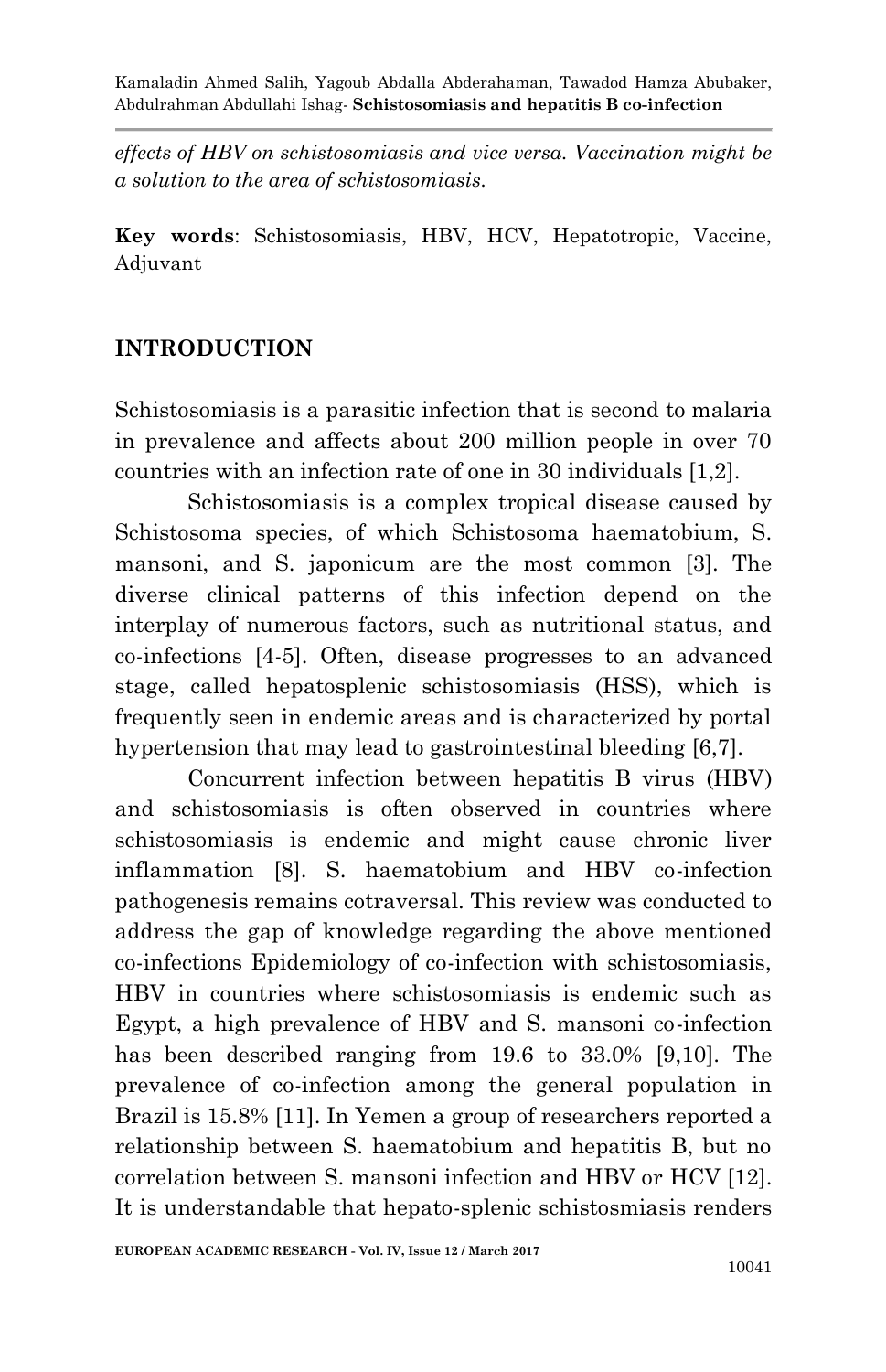patients at risk of getting HCV owing to the involvement with the risk factors for both HBV and HCV such as history of treatment with parenteral treatment for schistosomiasis unsterile syringes during mass campaigns, blood transfusion, surgical and endoscopic interventions [10,13-14].

# **IMMUNOLOGY OF SCHISTOSOMIASIS AND HEPATITIS B OR C CO-INFECTION**

Wahib et al., demonstrated the co-infection of HBV and/or HCV in 120 patients with hepatosplenic schistosomiasis was associated with a marked depression in cell mediated immune responses [15]. Furthermore, Edwards et al., described the effects of hepatotropic virus co infection during the Th2 dominated granulomatous phase of Schistosomal infection. They used lymphocytic choriomeningitis virus (LCMV) as a model for hepatotropic viruses, and demonstrated the induction of a strong LCMV-specific T cell response, with infiltration of large numbers of LCMV-specific interferon (IFN)-γ-producing CD8+ cells into the liver. This can lead to the down regulation of Th2 cytokine production that is dominant during S. mansoni infection and expeditious hepatotoxicity related morbidity. Moreover, livers of coinfected mice were highly susceptible to viral replication, which correlated with a reduction in intrahepatic type I IFN responses following virus infection [15- 16].

Impact of co-infection with schistosomiasis and HBV on the individual disease course Chronic infections with hepatotropic viruses, such as HBV, can lead to liver cirrhosis, and an expected synergistic effect might exacerbate hepatic pathology during concomitant infections of HBV and schistosomiasis. Epidemiological studies were performed to investigate schistosomiasis/HBV co-infections, as no suitable animal models exist. A number of studies proposed an increased susceptibility to HBV caused by schistosomal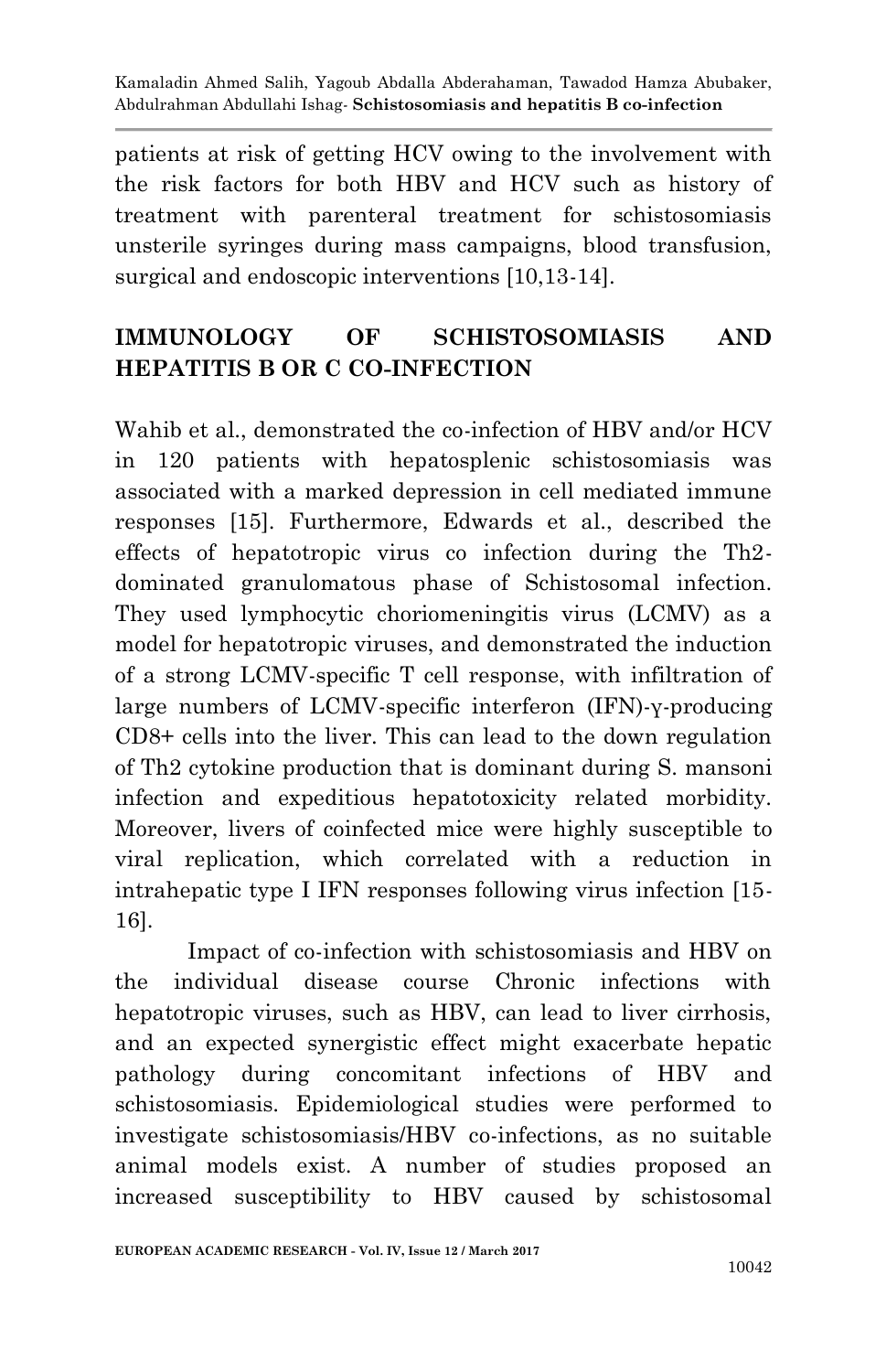infections (especially the severe hepatosplenic form)[17,18]. However, this could be explained by the frequent need of schistosomiasis patients for blood transfusion, especially on considering the poor infection control measures in countries where this disease is endemic. In contrast, other studies rejected the thesis stating any relationship between schistosomiasis and HBV [19,20].

Woodchucks are susceptible to infection with both schistosoma and woodchuck hepatitis virus (WHV) [21]. Because HBV and WHV descend from the same family (family Hepadnaviridae), a concomitant infection of schistosomes and WHV in woodchucks might be a suitable animal model for concomitant infection in humans. However, there was no impact of schist soma infection on WHV serum markers [22]. HBV replication was inhibited in transgenic mice [23] during schistosomal infection, where the antiviral effects of schistosomes related to IFN-γ and nitric oxide. Thus, most published studies have found no association between schistosomiasis and worsening of HBV infection [24]. In contrast, other studies described a poor prognosis of HBV when associated with hepatosplenic schistosomiasis [28,29,25]. Interestingly HBV vaccines (both 1st and 2nd generation) can mount an immune response in schistosomiasis patients; however, reduced responses to vaccination were seen in hepatosplenic schistosomiasis [30,26,27].

Therefore, further studies are needed to determine conclusions regarding co-infection schistosomiasis and HBV.

## **THE PROBLEM**

Sennar is an agricultural state, rich in canals and lakes, because of that most of the population have schistsoma infection during their life's, This study tried to touch concomitant infections of HBV and schistosomiasis, their expected synergistic Effect that might exacerbate hepatic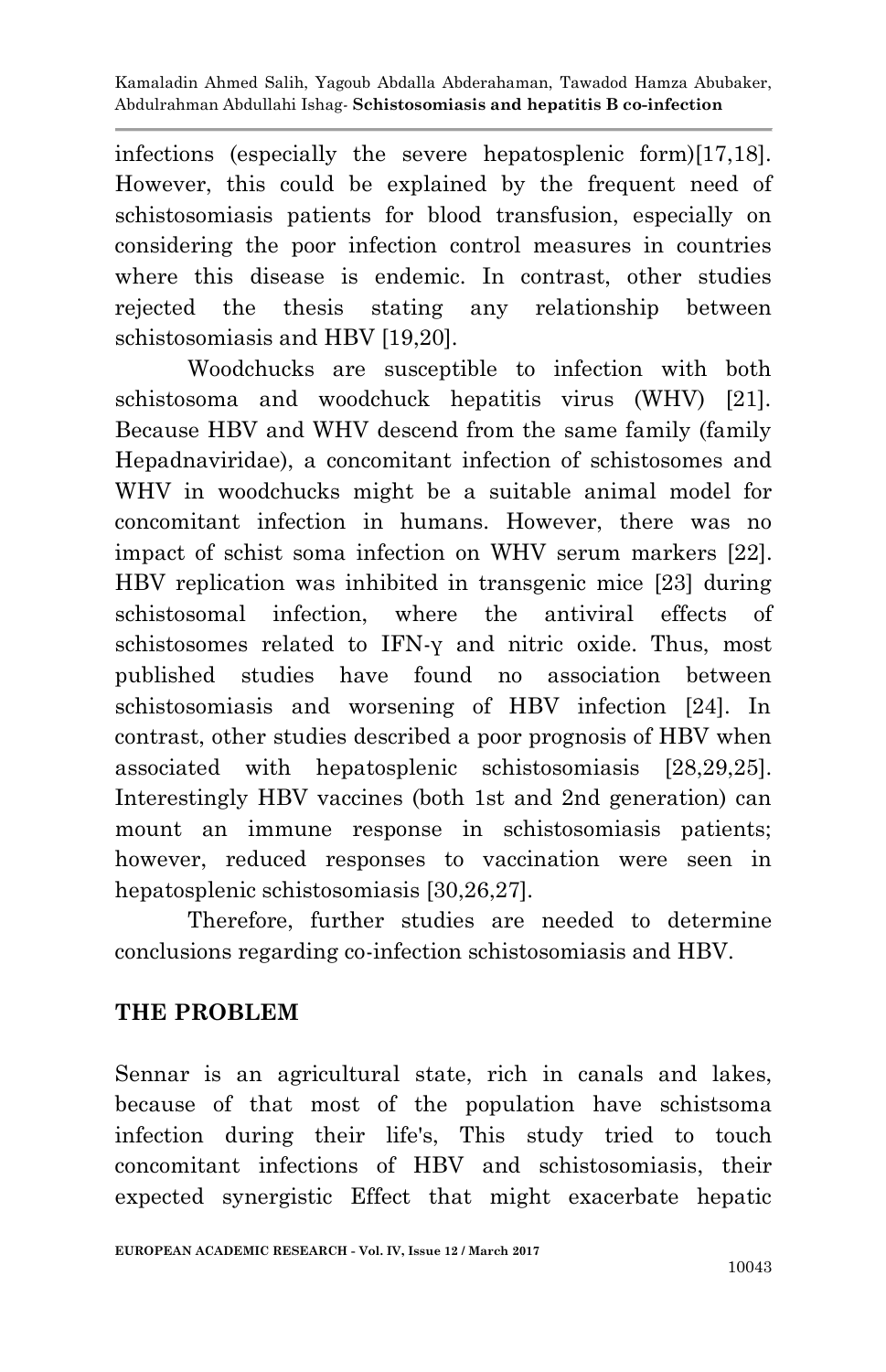pathology and the need for supplementary tools, such as vaccination, to confer long-term prevention.

## **METHODS:**

A systematic search was performed in Sennar state (Sudan). The data was collected from 149 healthy school student all were children i.e less than 12years old. In the period from 2013– 2016, urine and blood analysis were done to test HBV and schist soma egg , master sheet containing these finding and personal data was performed, and analyzed by SPSS program

## **Objective**

The main objective of this research is to study concomitant infections of HBV and schistosomiasis.

## **RESULTS**

| Cumulative<br>Percent | Valid Percent | Percent | Frequency |               |
|-----------------------|---------------|---------|-----------|---------------|
| 48.3                  | 48.3          | 48.3    | 72        | Valid<br>male |
| 100.0                 | 51.7          | 51.7    | 77        | female        |
|                       | 100.0         | 100.0   | 149       | Total         |

#### **Table (1) sex**

#### **Table 2 age**

| Cumulative |               |         |           |                       |
|------------|---------------|---------|-----------|-----------------------|
| Percent    | Valid Percent | Percent | Frequency |                       |
| 22.1       | 22.1          | 22.1    | 33        | Valid<br>less than 10 |
| 78.5       | 56.4          | 56.4    | 84        | $10 - 12$             |
| 100.0      | 21.5          | 21.5    | 32        | more than 12          |
|            | 100.0         | 100.0   | 149       | Total                 |

#### **Table 3 schist soma**

| Cumulative |               |         |           |              |
|------------|---------------|---------|-----------|--------------|
| Percent    | Valid Percent | Percent | Frequency |              |
| 13.4       | 13.4          | 13.4    | 20        | Valid<br>yes |
| 100.0      | 86.6          | 86.6    | 129       | no infection |
|            | 100.0         | 100.0   | 149       | Total        |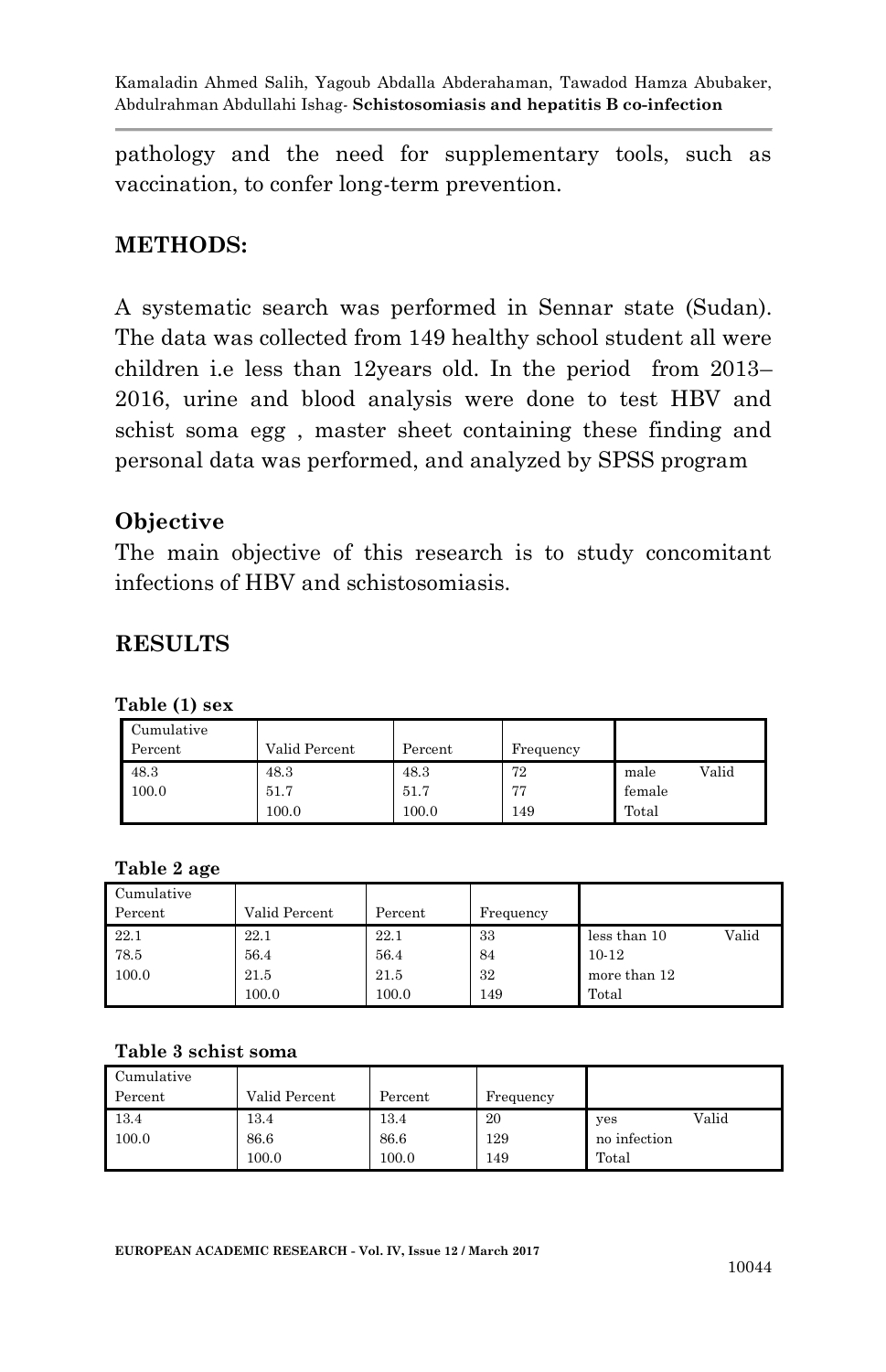| Table (4) hepatitis B |               |               |           |                          |  |
|-----------------------|---------------|---------------|-----------|--------------------------|--|
| Cumulative<br>Percent | Valid Percent | Percent       | Frequency |                          |  |
| 88.6                  | 88.6          | 88.6          | 132       | Valid<br>no<br>infection |  |
| 100.0                 | 11.4<br>100.0 | 11.4<br>100.0 | 17<br>149 | yes<br>Total             |  |

# **Table (5) SCHISTO \* HB Crosstabulation**

Count

|       | $_{\rm HB}$ |              |              |         |
|-------|-------------|--------------|--------------|---------|
| Total | yes         | no infection |              |         |
| 20    | 5           | 15           | yes          | SCHISTO |
| 129   | 12          | 117          | no infection |         |
| 149   | 17          | 132          | Total        |         |

#### **Figure (1) SCHISTO \* HB Crosstabulation**



### **Table (6) SEX \* HBCorrelations**

| <b>SEX</b> | HВ      |                        |            |
|------------|---------|------------------------|------------|
| $-.075$    |         | Pearson<br>Correlation | HВ         |
| .361       |         | Sig. (2-tailed)        |            |
| 149        | 149     | N                      |            |
|            | $-.075$ | Pearson<br>Correlation | <b>SEX</b> |
| ٠          | .361    | Sig. (2-tailed)        |            |
| 149        | 149     | N                      |            |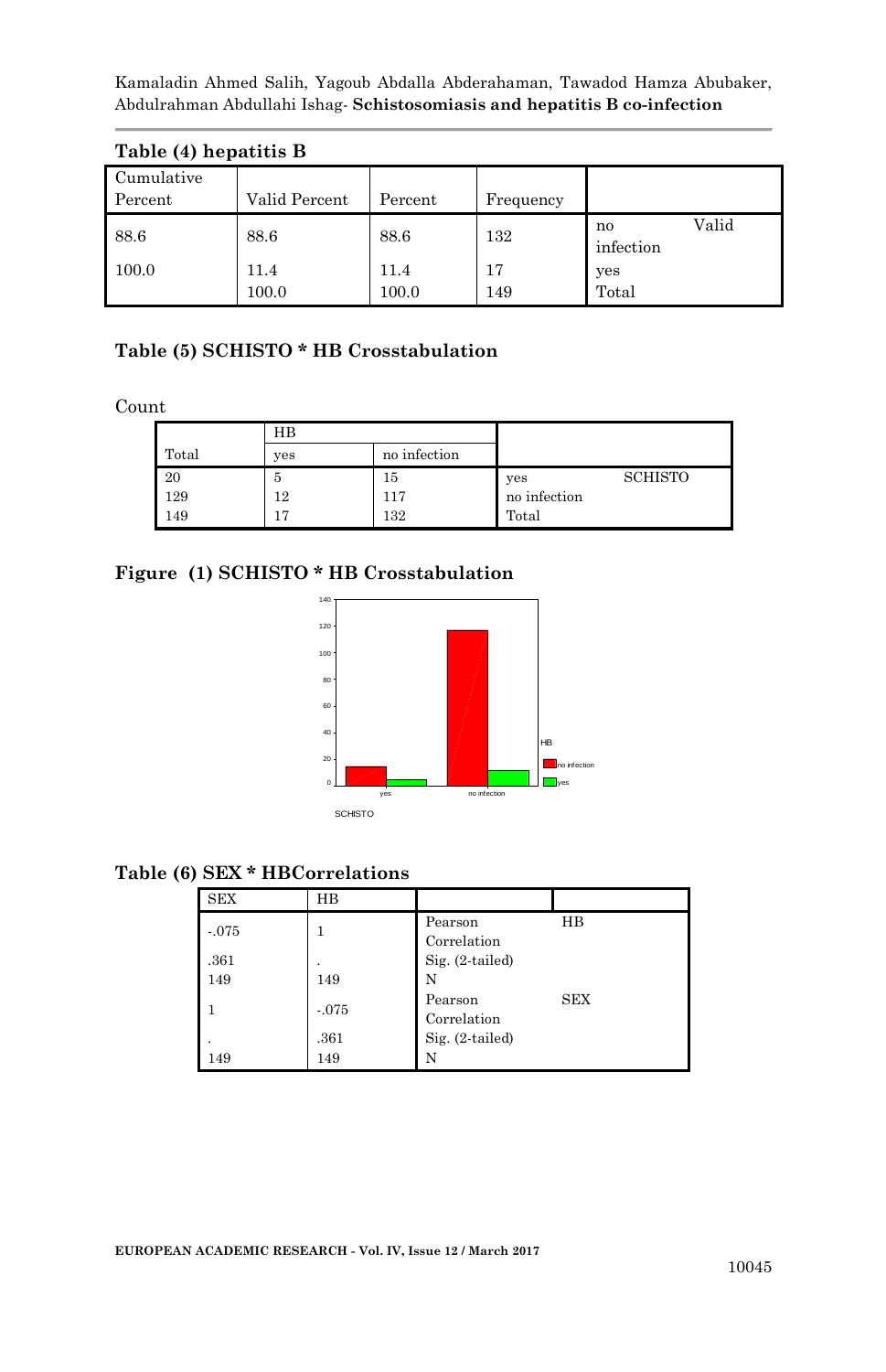| , | ----- | ------------ |                        |     |
|---|-------|--------------|------------------------|-----|
|   | AGE   | $_{\rm HB}$  |                        |     |
|   | .068  |              | Pearson<br>Correlation | HВ  |
|   | .413  |              | Sig. (2-tailed)        |     |
|   | 149   | 149          | N                      |     |
|   |       | .068         | Pearson<br>Correlation | AGE |
|   |       | .413         | Sig. (2-tailed)        |     |
|   | 149   | 149          | N                      |     |

**Table (7) AGE \* HBCorrelations**

#### **Table (5) SCHISTO \* HB Correlations**

| HB         | SCHISTO    |                     |                |
|------------|------------|---------------------|----------------|
| $-.168(*)$ |            | Pearson Correlation | <b>SCHISTO</b> |
| .040       |            | $Sig. (2-tailed)$   |                |
| 149        | 149        | N                   |                |
|            | $-.168(*)$ | Pearson Correlation | HВ             |
|            | .040       | $Sig. (2-tailed)$   |                |
| 149        | 149        | N                   |                |

\* Correlation is significant at the 0.05 level (2-tailed).

## **DISCUSSION**

The total number of school children selected for this study was 149cases of both genders (52% were female, and 48% were male table 1), 22% of them their age less than 10years old, 57% from 10 to 12years old and 21% more than 12 years old (table 2). The study showed that 13% were suffering schist soma infection 25% of them co infected with hepatitis B (table 3, table 5, and figure 1). On the other hand had 11% of all cases had hepatitis B infection 29% of them with schist soma infection (table 4, table 5 and figure 1).

In respect to correlation test between the hepatitis B virus infection and gender no significant relationship between them(table 6), it is same for hepatitis and age (table 7), but it is significant positively in correlation between hepatitis B infection and schist soma infection with Sig. (2-tailed) is 0.04 ( table 8), this in line with Du H he found that high (58.4%) prevalence of HBV was among Chinese patients with chronic schistosomiasis (31) and Al-Shamiri who mentioned a strong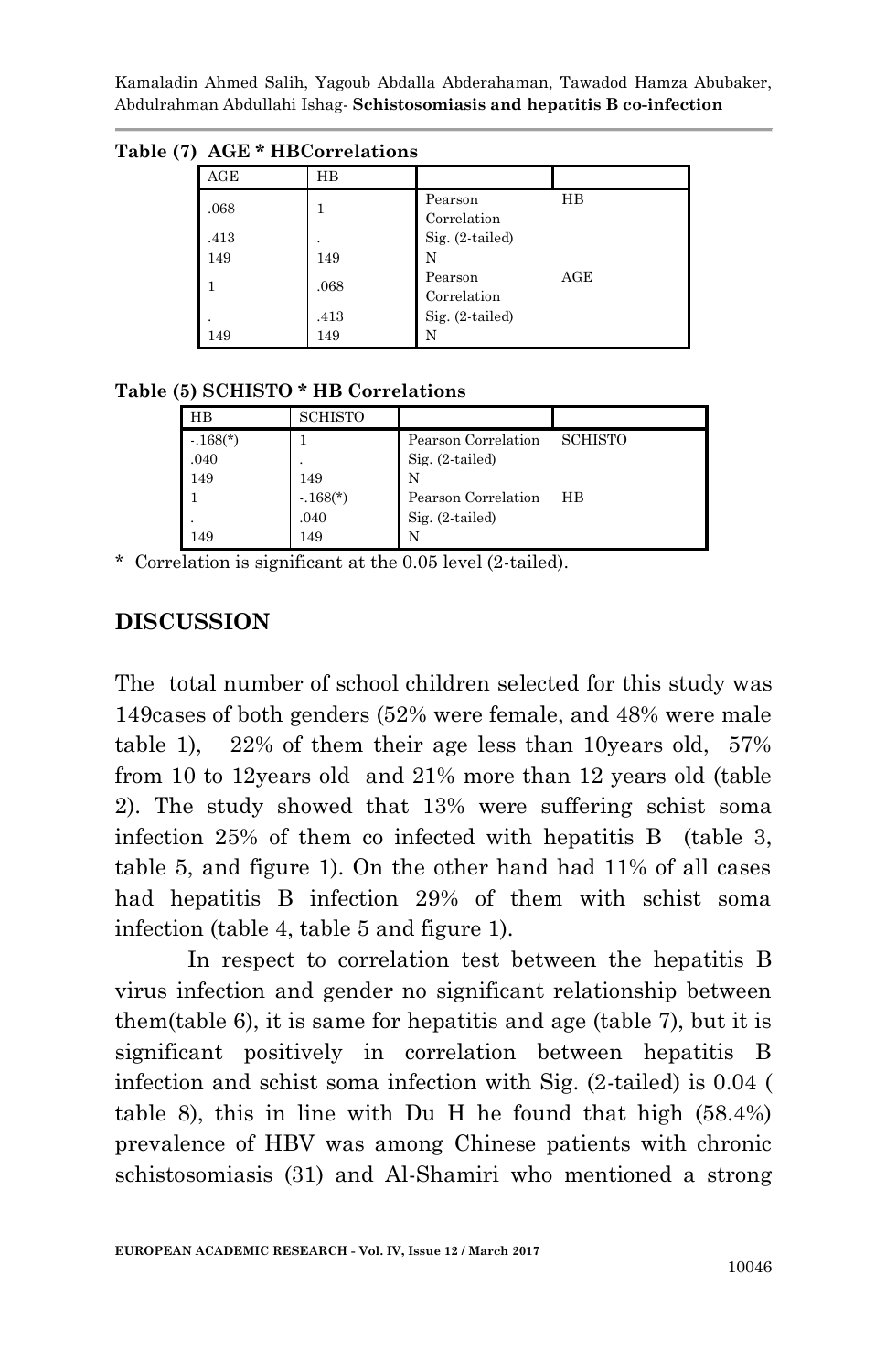relationship between schistsoma hematopium and HBV coinfection in Yemen population(12).

## **RECOMMENDATION**

1/ mass treatment for all people in high endemic area of schistosoma especially those living near damp lakes, canals and annual autumn lakes.

2/HBV vaccination to same groups of high endemic area of shistomiasis as a high risk patient

3/ routine screening and investigations for HBV infection amongst schistosma infection patients.

4/more research and studies to detect the exact route of cotransmission of schistosoma and HBV infection in low risk individuals (least sexual activity, and minimum blood transfusion children)

## **CONCLUSION**

This study was conducted in Sennar state (Sudan), on 149 school student, in the period from 2013 -2016. The goal of this research is to study concomitant infections of HBV and schistosoma hematopium.

 The study showed that 13% were suffering schistsoma infection 25% of them co infected with hepatitis B. On the other hand 11% of all cases had hepatitis B infection 29% of them with schist soma infection, in respect the correlation between them it is significant. This study recommended that mass treatment for all people in high endemic area of schistosoma infected patients and HBV vaccination to them.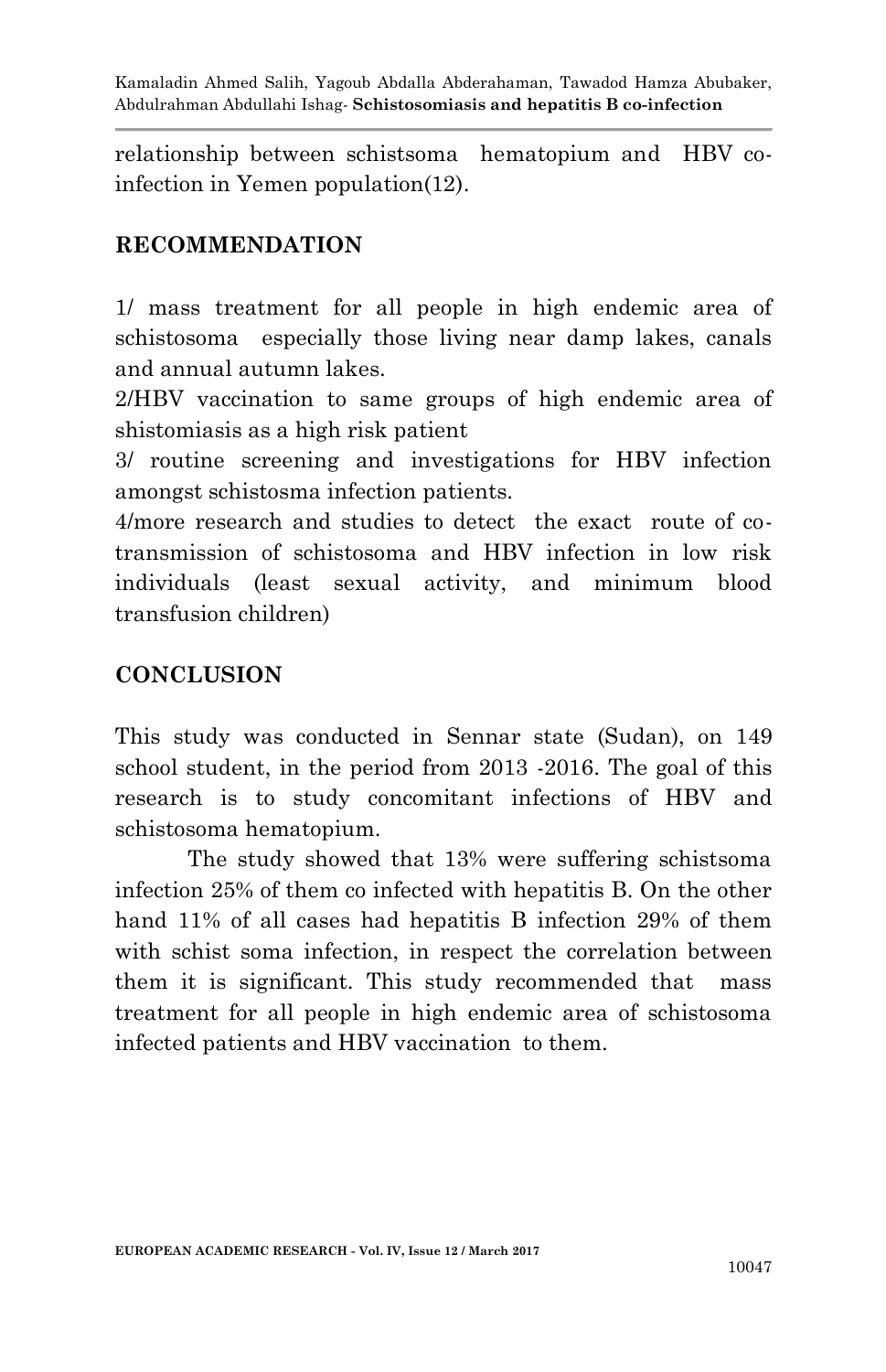## **REFERENCES**

1. WHO: Status of Schistosomiasis endemic countries. Geneva: World Health Organization; 2012. apps.who.int/neglected\_diseases/ ntddata/sch/sch.html.

2. Schistosomiasis Control Program: The Carter Center http://www.cartercenter.org/resources/pdfs/factsheets/schistoso miasis-facts.pdf>.Accessed 2011 Nov 15

3. Schmitt, I: Schistosomiasis—The burden of disease and trends of intervention. International Health Practice; April 2006.

http://www.case.edu/med/epidbio/mphp439/Schistosomiasis.ht.

4. Blanton RE, Salam EA, Kariuki HC, Magak P, Silva LK, Muchiri EM, et al.Population-based differences in Schistosomiasis mansoni and hepatitis C induced disease. J Infect Dis. 1859; 2002:1644–A

5. Mohamed-Ali Q, Elwali NE, Abdelhameed AA, Mergani A, Rahoud S, Elagib KE,et al. Susceptibility to periportal (Symmers) fibrosis in human Schistosomamansoni infections: evidence that intensity and duration of infection, gender andinherited factors are critical in disease progression. J Infect Dis. 1999;180: 1298–306.

6. Elbaz T, Esmat G. Hepatic and Intestinal Schistosomiasis: Review. JAR.2013;4:445–52.

7. Pereira LM, Domingues AL, Spinelli V, McFarlane IG. Ultrasonography of theliver and spleen in Brazilian patients with hepatosplenic Schistosomiasis andncirrhosis. Trans R Soc Trop Med Hyg. 1998;92:639–42.

8. Conceic¸a˜o MJ, Argento CA, Chagas VL, Takiya CM, Moura DC, Silva SC.Prognosis of Schistosomiasis mansoni patients infected with hepatitis Bvirus. Mem Inst Oswaldo Cruz. 1998;93:255–8

9. El-Sayed HF, Abaza SM, Mehanna S, Winch PJ. The prevalence of hepatitis Band C infections among immigrants to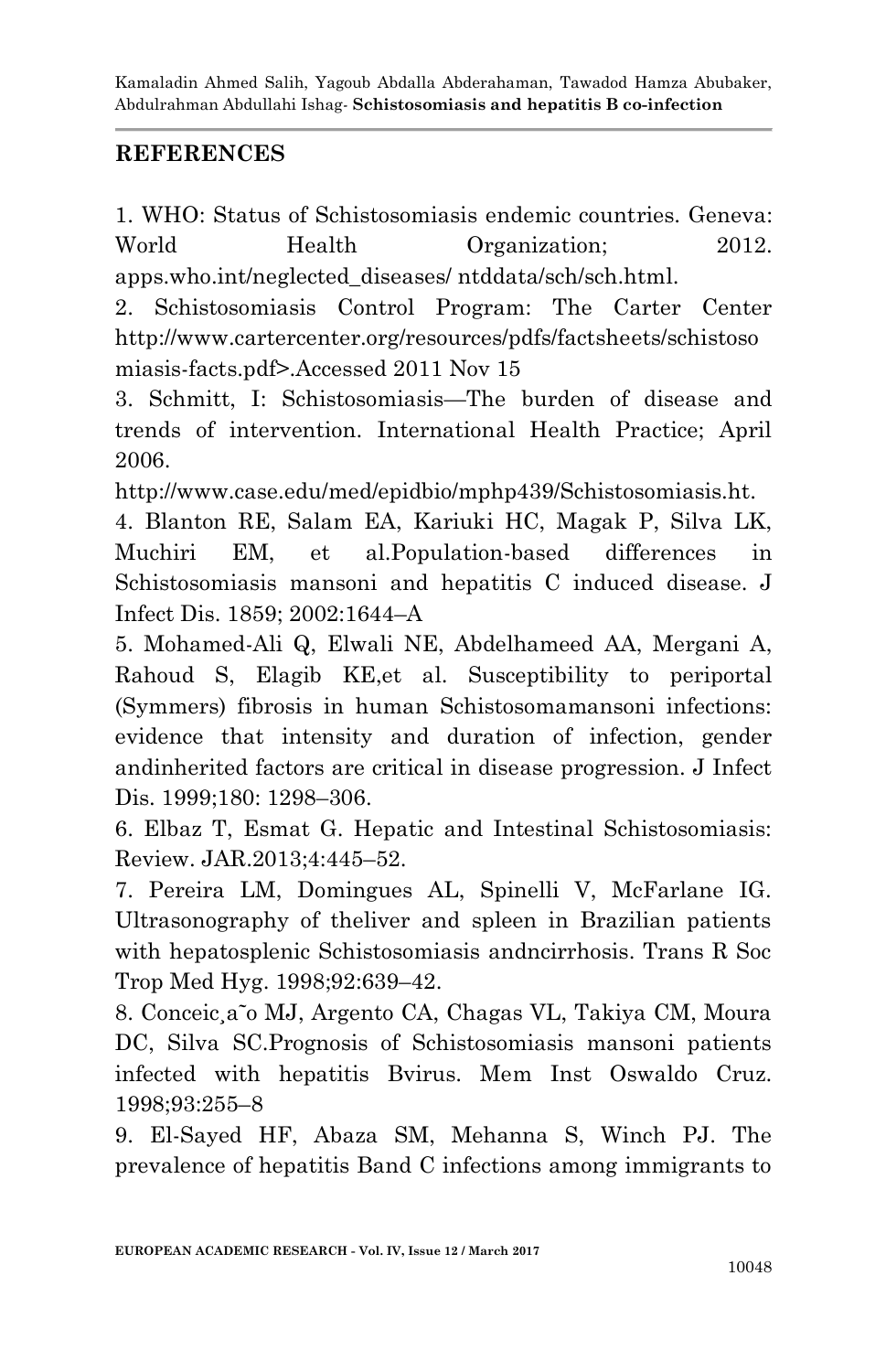a newly reclaimed area endemic forSchistosoma mansoni in Sinai, Egypt. Acta Trop. 1997;68:229–37.

10. Angelico M, Renganathan E, Gandin C, Fathy M, Profili MC, Refai W, et al.Chronic liver disease in the Alexandria governorate, Egypt: contribution ofschistosomiasis and hepatitis virus infections. J Hepatol. 1997;26:236–43.

11. Aquino RT, Chieffi PP, Catunda SM, Araújo MF, Ribeiro MC, Taddeo EF, et al.Hepatitis B and C virus markers among patients with hepatosplenicmansonic schistosomiasis. Rev Inst Med Trop Sao Paulo. 2000;42:313–20.

12. AH, Al-Taj MA, Ahmed AS. Prevalence and co-infections ofSchistosomiasis/hepatitis B and C viruses among school children in an endemic area in Taiz, Yemen. Asian Pac J Trop Med. 2011;4:404–8.

13. Habib M, Mohamed MK, Abdel-Aziz F, Magder LS, Abdel-Hamid M, Gamil F,et al. Hepatitis C virus infection in a community in the Nile Delta: risk factors for seropositivity. Hepatology. 2001;33:248–53

14. Edris A, Nour MO, Zedan OO, Mansour AE, Ghandour AA, Omran T.Seroprevalence and risk factors for hepatitis B and C virus infection in Damietta Governorate. Egypt East Mediterr Health J. 2014;20:605–13.

15. Wahib AA, Masoud AA, Halem AA, Haseeb AN, Hassan AR, Darwish MA,et al. Cell mediated immune response in chronic liver diseases:schistosomal, viral and neoplastic. J Egypt Soc Parasitol. 1998;28:929–39.

16. Chen L, Liu WQ, Lei JH, Guan F, Li MJ, Song WJ, et al. Chronic Schistosomajaponicum infection reduces immune response to vaccine against hepatitisB in mice. PLoS One. 2012;7:e 51512

17. Hammad HA, el Fattah MM, Moris M, Madina EH, el Abbasy AA, Soliman AT.Study on some hepatic functions and prevalence of hepatitis B surfaceantigenaemiain Egyptian children with Schistosomal hepatic fibrosis. J TropPediatr. 1990;36:126–7.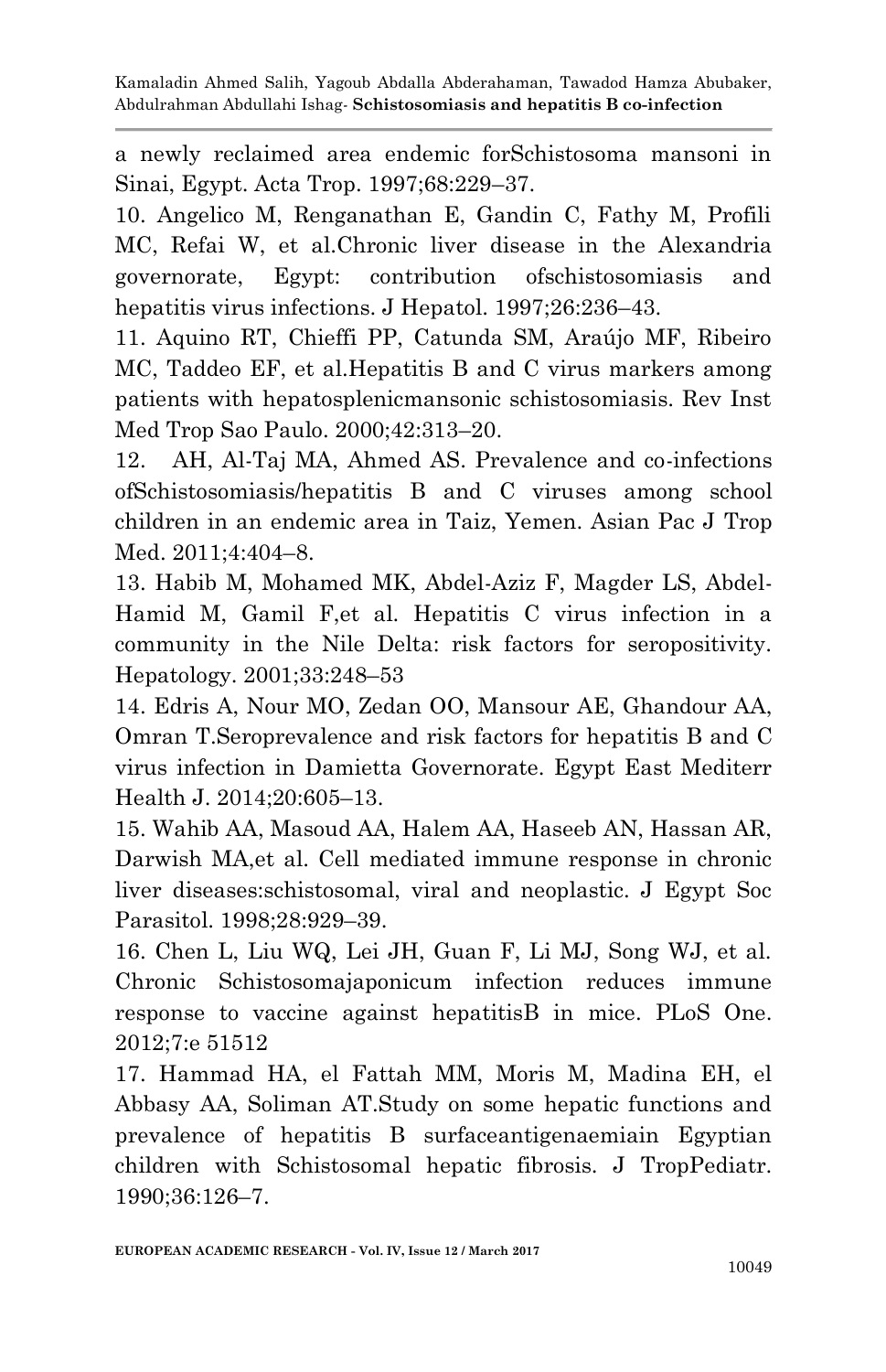18. Al-Freihi HM. Prevalence of hepatitis B surface antigenemia among patientswith Schistosoma mansoni. Ann Saudi Med. 1993;13:121–5.

19. Larouze B, Dazza MC, Gaudebout C, Habib M, Elamy M, Cline B. Absence ofrelationship between Schistosoma mansoni and hepatitis B virus infectionin the Qalyub Governate, Egypt. Ann Trop Med Parasitol. 1987;81:373–5.

20. Ye XP, Fu YL, Anderson RM, Nokes DJ. Absence of relationship betweenSchistosoma japonicum and hepatitis B virus infection in the Dongting lakeregion, China. Epidemiology and Infection. 1998;121:193–5.

21. Andrade ZA, Berthillon P, Paraná R, Grimaud JA, Trépo C. Schistosomiasismansoni and viral B hepatitis in woodchucks. J Hepatol. 2001;34:134–9.

22. Osada Y, Kanazawa T. Schistosome: its benefit and harm in patients sufferingfrom concomitant diseases. J Biomed Biotechnol. 2011;2011:264173.

23. McClary H, Koch R, Chisari FV, Guidotti LG. Inhibition of hepatitis B virusreplication during Schistosoma mansoni infection in transgenic mice. J ExpMed. 2000;192:289–94.

24. Maria José Conceição and José Rodrigues Coura (2013): Study on Schistosomiasis mansoni and Comorbidity with Hepatitis B and C Virus Infection, Parasitic Diseases - Schistosomiasis, Prof. Rashika El Ridi (Ed.), ISBN:978-953-51- 0942-6, InTech. Available from: http://www.intechopen.com/books/parasitic-diseases-

Schistosomiasis/study-on-Schistosomiasis-mansoniand-

comorbidity-with-hepatitis-b-and-c-virus-infection

25. Andrade JR, Silva LD, Guimarães CM, Bassetti-Soares E, Cambraia RD, Couto OF,et al. Chronic hepatitis B and liver schistosomiasis: a deleterious association.Trans R Soc Trop Med Hyg. 2014;108:159–64.

26. Lundy SK, Lukacs NW. Chronic schistosome infection leads to modulation ofgranuloma formation and systemic immune suppression. Front Immunol.2013;4:39.